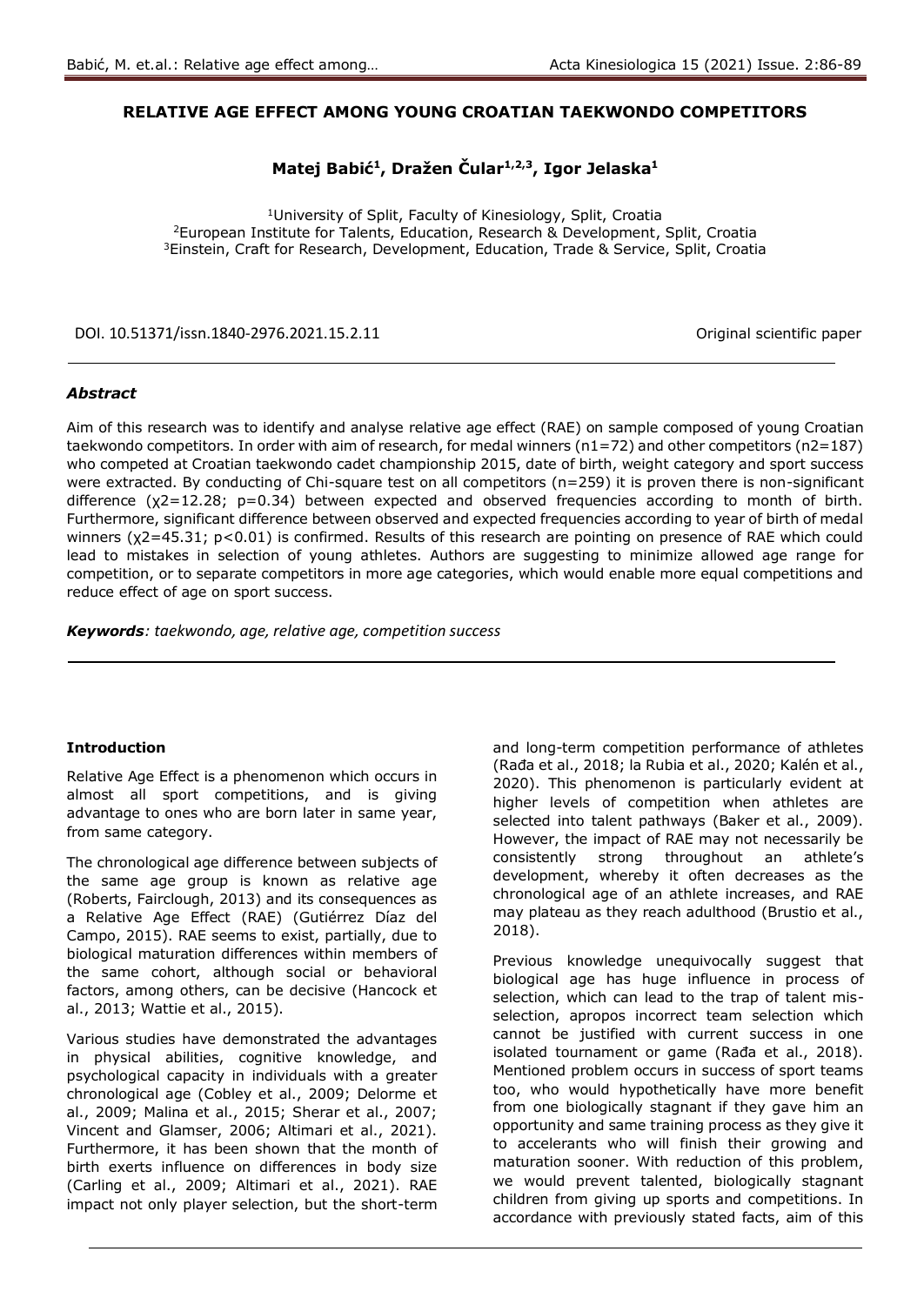investigation is to determine existence of Relative Age Effect (RAE) on the sample of young cadet taekwondo competitors.

### **Methods**

Sample is composed of total n=259 participants, male and female taekwondo competitors (Female n=117; Male n=142), who competed at Croatian taekwondo championship 2015. They were segregated in ten male (CM-33, CM-37, CM-41, CM-45, CM-49, CM-53, CM-57, CM-61, CM-65, CM+65) and ten female weight categories (CF-33, CF-37, CF-41, CF-44, CF-47, CF-51, CF-55, CF-59. CF+59). Competitors come from all active taekwondo clubs around Croatia. For purpose of research, participants were divided into two sub-samples: a) successfulmedal winners (n=72) and b) other competitors (n=187). For all participants, data (dates of birth) were ceded to use by Croatian taekwondo federation.

All statistical analyses were done using Chi-square tests under null hypothesis that all observed frequencies are equal (i.e. uniform distribution). Statistical analysis data system Statistica 14. (TIBCO Inc) was used for calculation and graphical representation of obtained results. Type I error was set at 5%.

## **Results and discussion**

Within table 1, observed and expected frequencies according to month of birth, are presented.

Table 1**-** Observed frequencies, differences between observed and expected frequencies for birth date according to month of birth, overall sample of competitors on Croatian taekwondo cadet championship 2015 (n=259).

|           | f o | f e   |                      |
|-----------|-----|-------|----------------------|
| Month     |     |       | Chi-square           |
| January   | 30  | 21.42 |                      |
| Febuary   | 25  | 21.42 |                      |
| March     | 23  | 21.42 |                      |
| April     | 22  | 21.42 |                      |
| May       | 18  | 21.42 |                      |
| June      | 17  | 21.42 | $\chi^2$ (11)= 12.28 |
| July      | 17  | 21.42 | p=0.34               |
| August    | 29  | 21.42 |                      |
| September | 19  | 21.42 |                      |
| October   | 21  | 21.42 |                      |
| November  | 24  | 21.42 |                      |
| December  | 14  | 21.42 |                      |

*Legend: f o – observed frequencies, f e – expected frequencies, χ <sup>2</sup> – difference between observed and expected frequencies, p – significance level*

Furthermore, in table 2 observed and expected frequencies considering year of birth among successful competitors are presented.

Table 2**-** Observed frequencies, difference between observed and expected frequencies according to year of birth, successful competitors cadets (n=72) who won medal on Croatian taekwondo championship 2015.

| <b>YEARS</b> | f o | f e | Chi-square    |
|--------------|-----|-----|---------------|
|              |     |     |               |
| 2001         | 36  | 18  | $x^2 = 45.31$ |
| 2002         | 27  | 18  | p < 0.01      |
| 2003         | 9   | 18  |               |

*Legend: f o – observed frequencies, f e – expected frequencies, χ <sup>2</sup> – value of Chi-square test, p – significance level*

Graph 1 likewise presents observed and expected frequencies according to year of birth among successful competitor cadets.

Graph 1- Observed frequencies, differences between observed and expected frequencies according to year of birth, successful competitors cadets (n=72) who won medal on Croatian taekwondo championship 2015*.*



*Legend: fo - observed frequencies according to year of birth*

Table 3 represent observed and expected frequencies according to month of birth for cadets who won medal on Croatian cadet taekwondo championship.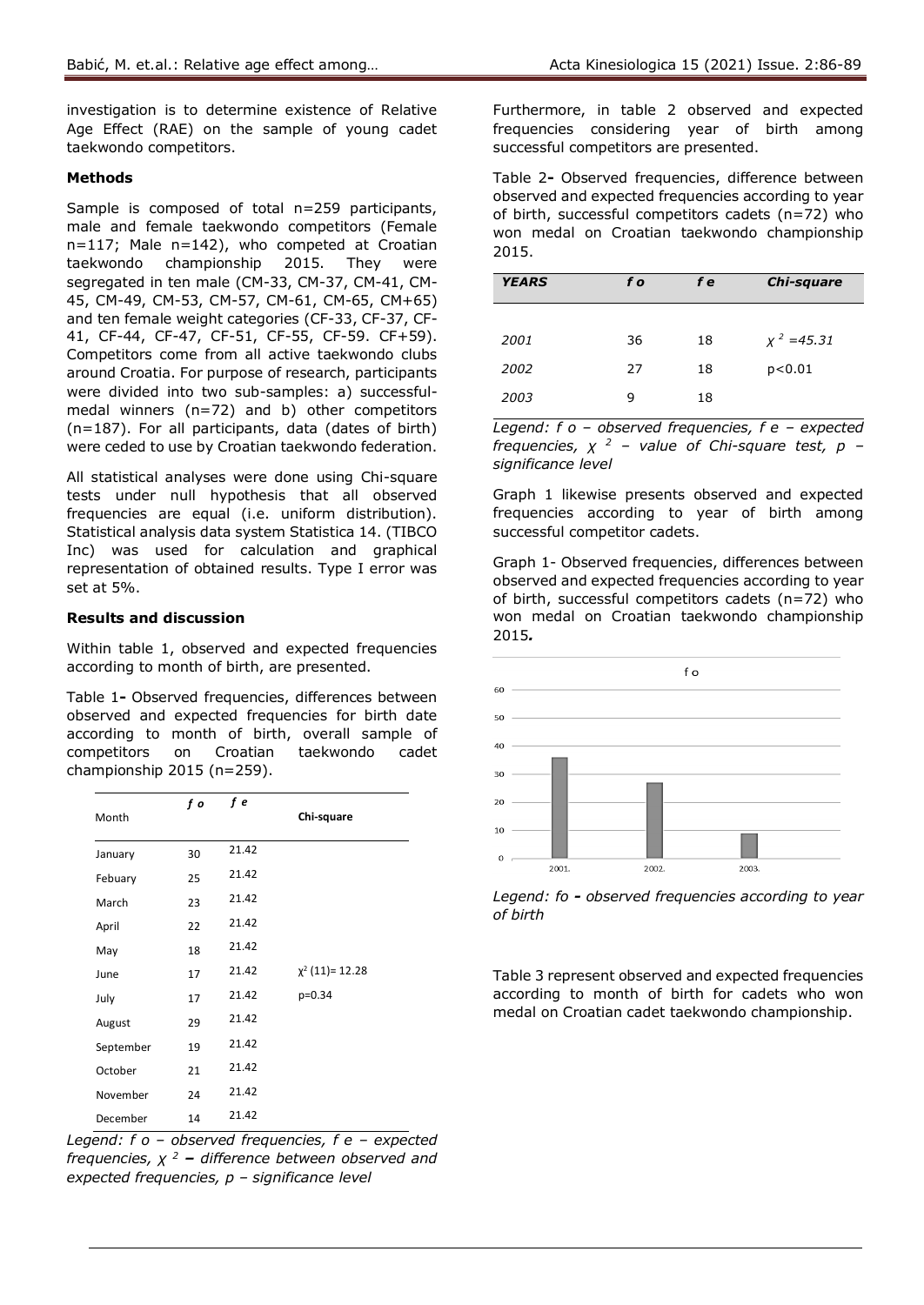Table 3- Observed frequencies, difference between observed and expected frequencies according to month of birth, cadets who won medal at Croatian taekwondo championship 2015 (n=72).

| Month     | f o | f e | Chi-square      |
|-----------|-----|-----|-----------------|
| January   | 11  | 6   |                 |
| Febuary   | 5   | 6   |                 |
| March     | 7   | 6   |                 |
| April     | 3   | 6   |                 |
| May       | 3   | 6   |                 |
| June      | 6   | 6   | $\chi^2$ =16.34 |
| July      | 6   | 6   | $p=0.13$        |
| August    | 11  | 6   |                 |
| September | 1   | 6   |                 |
| October   | 7   | 6   |                 |
| November  |     | 6   |                 |
| December  | 5   | 6   |                 |

*Legend: p- significance level, f o – observed frequencies, f e – expected frequencies, χ 2 - value of Chi-square test*

Analysis (Table 1) of frequencies among all competitors on Croatian taekwondo cadet championship 2015 *(n=259)* did not determine existence of statistically significant difference between observed and expected frequencies according to month of birth  $(\chi^2 = 12.28, p = 0.34)$ which can be compared to similar research in other sports (Kalinski, Jelaska & Knežević, 2017).

Analysis (Table 2) on subsample of successful competitors- medal winners determined existence of statistically significant difference between observed and expected frequencies according to year of birth *(χ <sup>2</sup> = 45.31, p < 0.01)*. Number of 72 medal winners in total of 10 male and 10 female weight categories in which number of medals could theoretically be 80 (4 per category, one gold, one silver and two bronze), points that in certain categories number of competitors were bellow four, so term "successful" according to medal winning should be used with certain dose of caution. In next researches number of competitors in each weight category should be counted too.

Frequencies of birth years from successful competitors (medal winners) presented on Graph 2 point on ascending trend connected with age, so analysed data shows that competitors who were born in 2001 won 36 medals, born in 2002 - 27 medals, and born in 2003 - 9 medals.

Analysis of results presented in Table 3 did not determine existence of asymmetry  $(\chi^2 = 12.28, p =$ *0.34)* between expected and observed frequencies according to month of birth, on sample of successful competitors- medal winners on Croatian taekwondo championship 2015 similarly as has been identified in gymnastics (Jelaska, Kalinski, & Crnjak, 2017). Largest number of successful competitors *(n=72)* were born in january (11) and august (11), but smallest number of them were born in september (1), april (3) and may (3).

## **Conclusion**

Presence of relative age effect (RAE) and successful trend related to age could easily bring to mistakes in selection of younger athletes, and age categories should be reconsidered and redefined more precisely or divide cadet category in three different categories (for example younger cadets, cadets and older cadets), which would enable more equal and fair competition, and reduce influence of age on sport success too. Considering that in couple cases results showed smaller number of competitors than medals per category (four per category) term "success" and "medal winners" should be used with certain dose of caution. For extractment of better conclusions in following investigations it is necessary to: a) determine existence of certain trend in junior category, b) conduct an analysis according on weight categories, and c) determine influence of RAE on other success parameters like: number of successful/unsuccessful attacks, number of successful/unsuccessful defences, number of achieved points per fight/contest, or number of winnings per competition.

#### **Acknowledgements**

This work has been supported by the Croatian Science Foundation, Project No. [IP-2020-02-3366]. The sponsors did not have any role in the study design, data collection and analysis, decision to publish, or preparation of the manuscript. Thanks to managers and all contestants of Croatian Taekwondo Association.

#### **References**

Altimari, J., Altimari, L., Bortolotti, H., Junior, A., Gabardo, J., Buzzachera,C., Frisselli, A. & Moraes,A. (2021).The Relative Age Effect on Anthropometry, Body Composition, Biological Maturation and Motor Performance in Young Brazilian Soccer Players. *Journal of Human Kinetics*, 77(1) 147-157. <https://doi.org/10.2478/HUKIN-2021-0017>

Baker, J., Schorer, J., and Cobley, S. (2010). Relative age effects. An inevitable consequence of elite sport? *Sportwiss 40*, 26– 30. doi: 10.1007/s12662-009-0095-2

Brustio, P. R., Lupo, C., Ungureanu, A. N., Frati, R., Rainoldi, A., and Boccia, G. (2018). The relative age effect is larger in Italian soccer top-level youth categories and smaller in Serie A. *PLoS ONE* 13:e0196253. doi: 10.1371/journal.pone.0196253 Carling, C., Le Gall, F., Reilly, T., & Williams, A. M. (2009). Do anthropometric and fitness characteristics vary according to birth

date distribution in elite youth academy soccer players?. *Scandinavian journal of medicine & science in sports*, 19(1), 3-9.